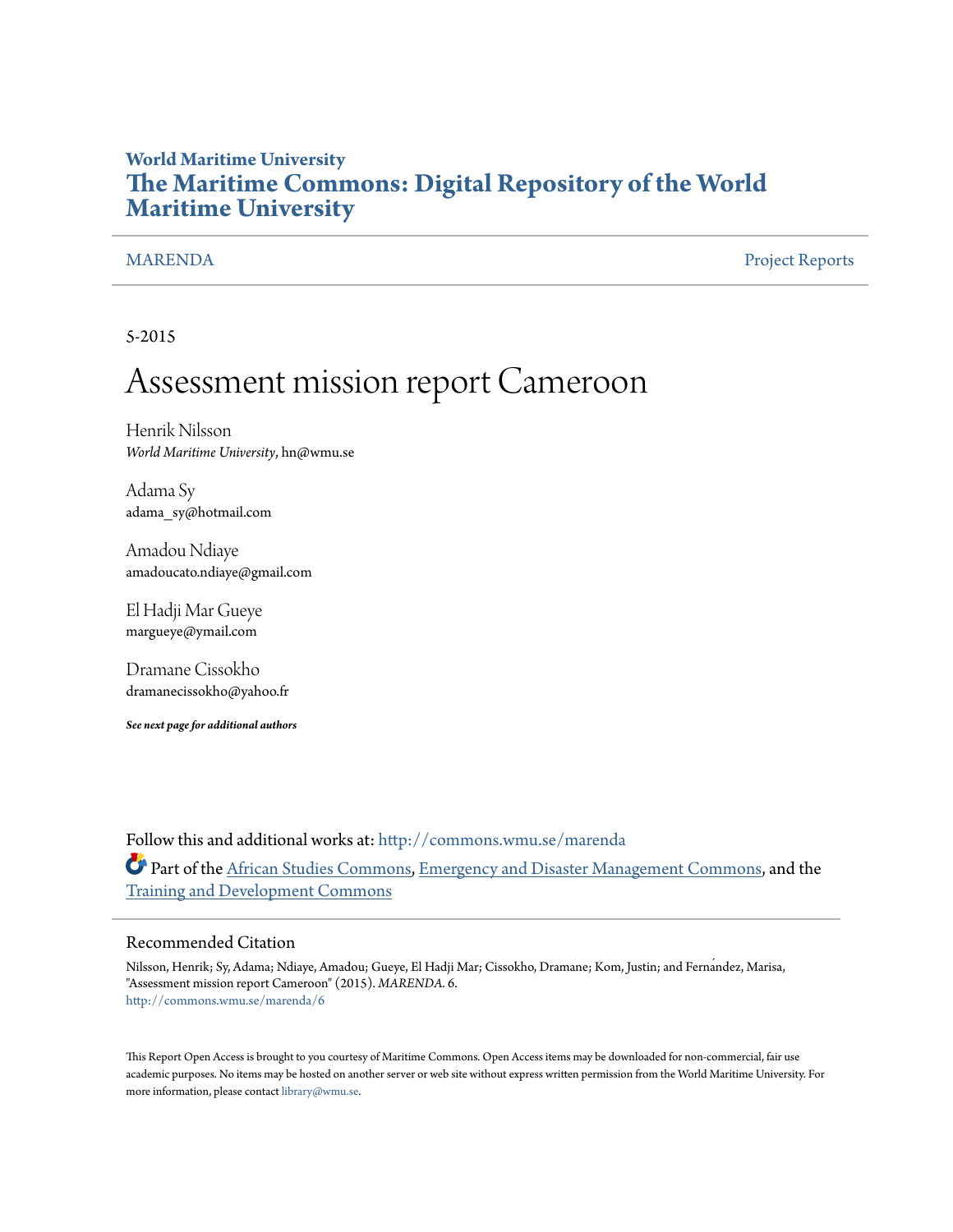#### **Authors**

Henrik Nilsson, Adama Sy, Amadou Ndiaye, El Hadji Mar Gueye, Dramane Cissokho, Justin Kom, and Marisa Fernandez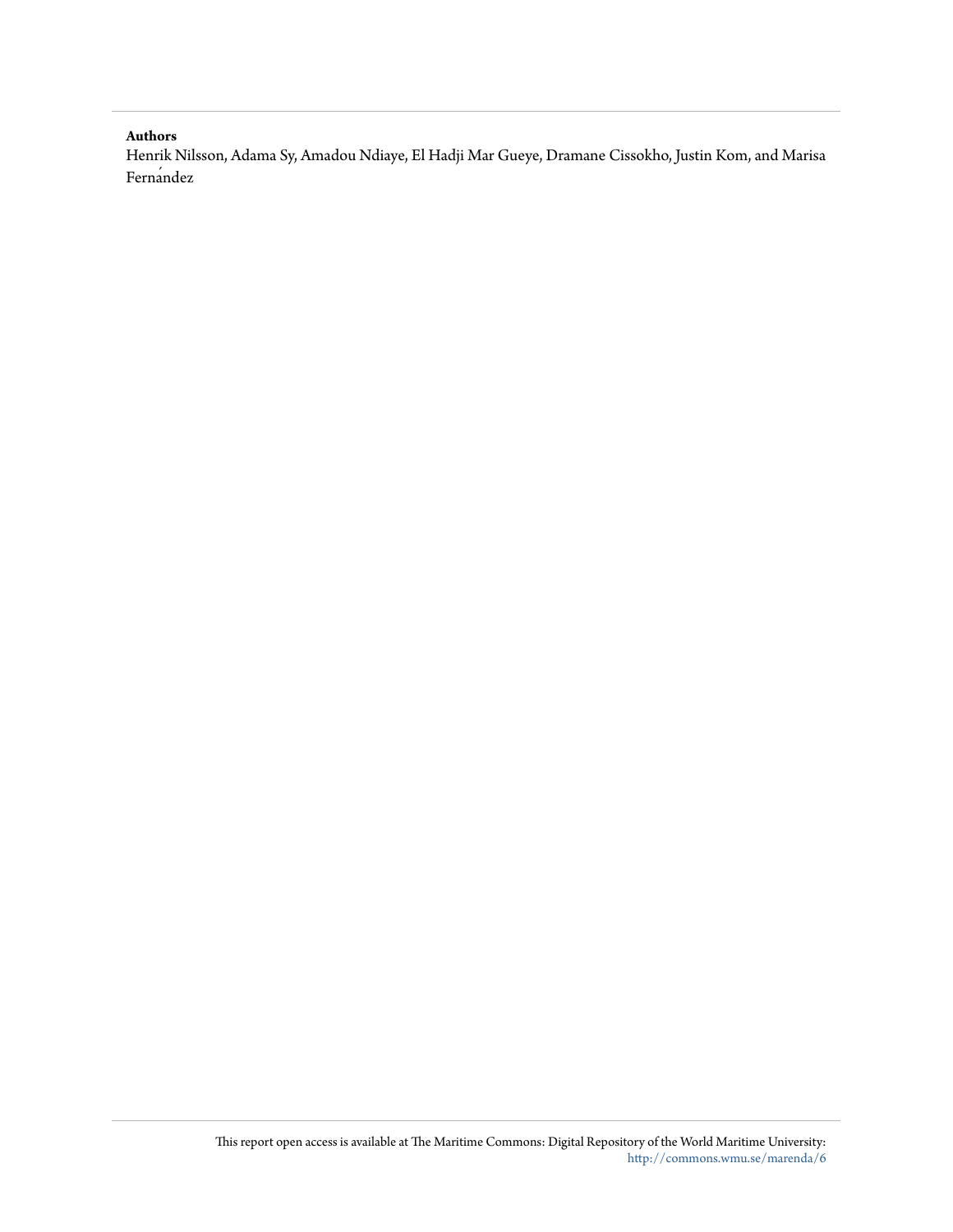

# **EU-ACP PROGRAMME**

# **SUPPORT TO THE MARITIME TRANSPORT SECTOR IN AFRICA.**

# **MARENDA project**

Development of port **DA**tabase interchange mechanism, **MAR**ine **EN**vironment protection and emergency response performance"

REF EUROPEAID/134272/D/SER/MULTI

# Assessment mission report Cameroon Mission findings and proposed training activities







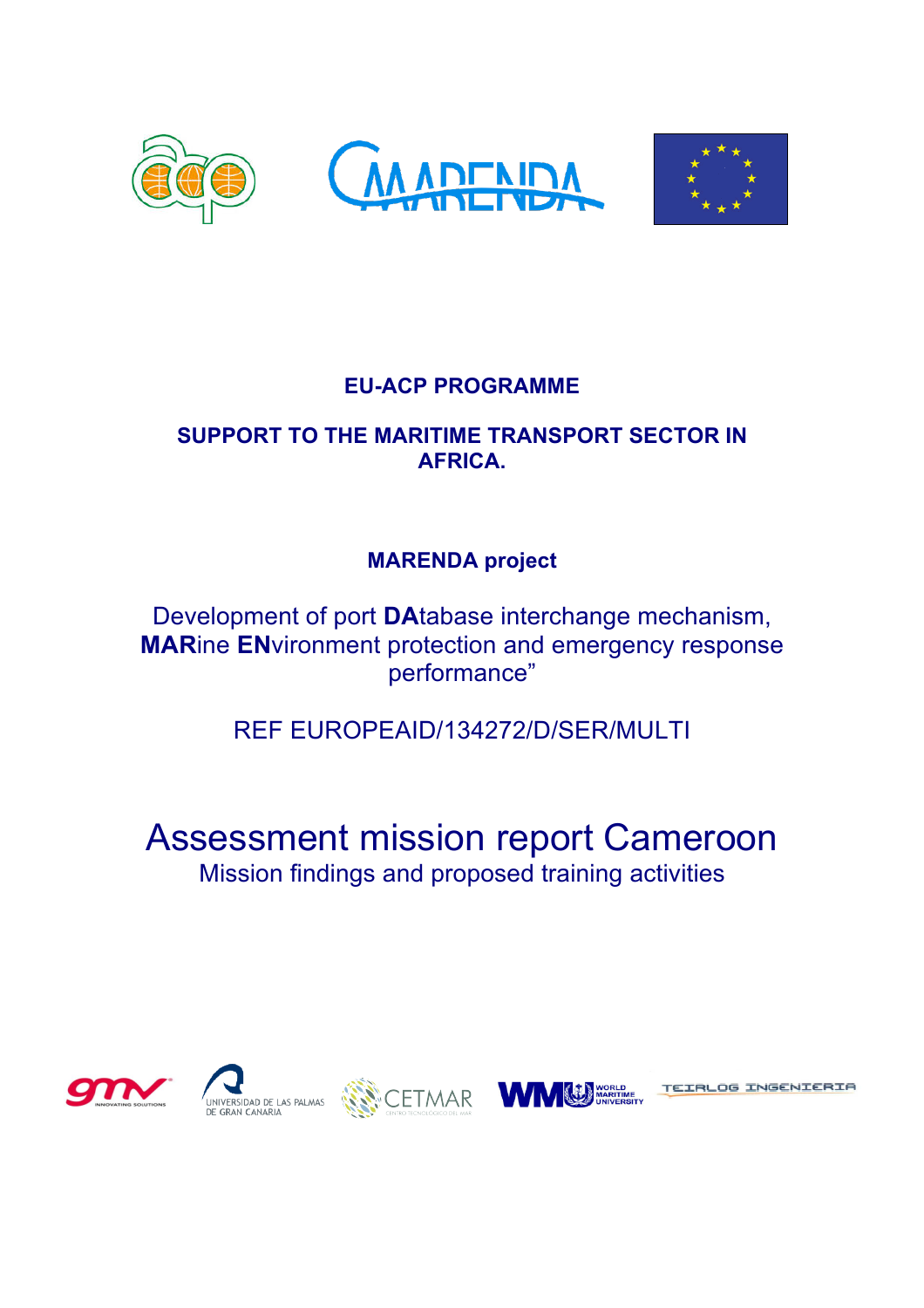



# **TABLE OF CONTENTS**

|                | $\mathbf{2}$ |                                                       |  |
|----------------|--------------|-------------------------------------------------------|--|
| 3 <sup>1</sup> |              |                                                       |  |
|                |              |                                                       |  |
| 5.             |              | CAPACITY BUILDING PROGRAMME AND TRAINING ACTIVITIES 6 |  |
|                |              |                                                       |  |
|                | 5.2          |                                                       |  |
|                | 5.3          |                                                       |  |
|                |              |                                                       |  |
|                |              |                                                       |  |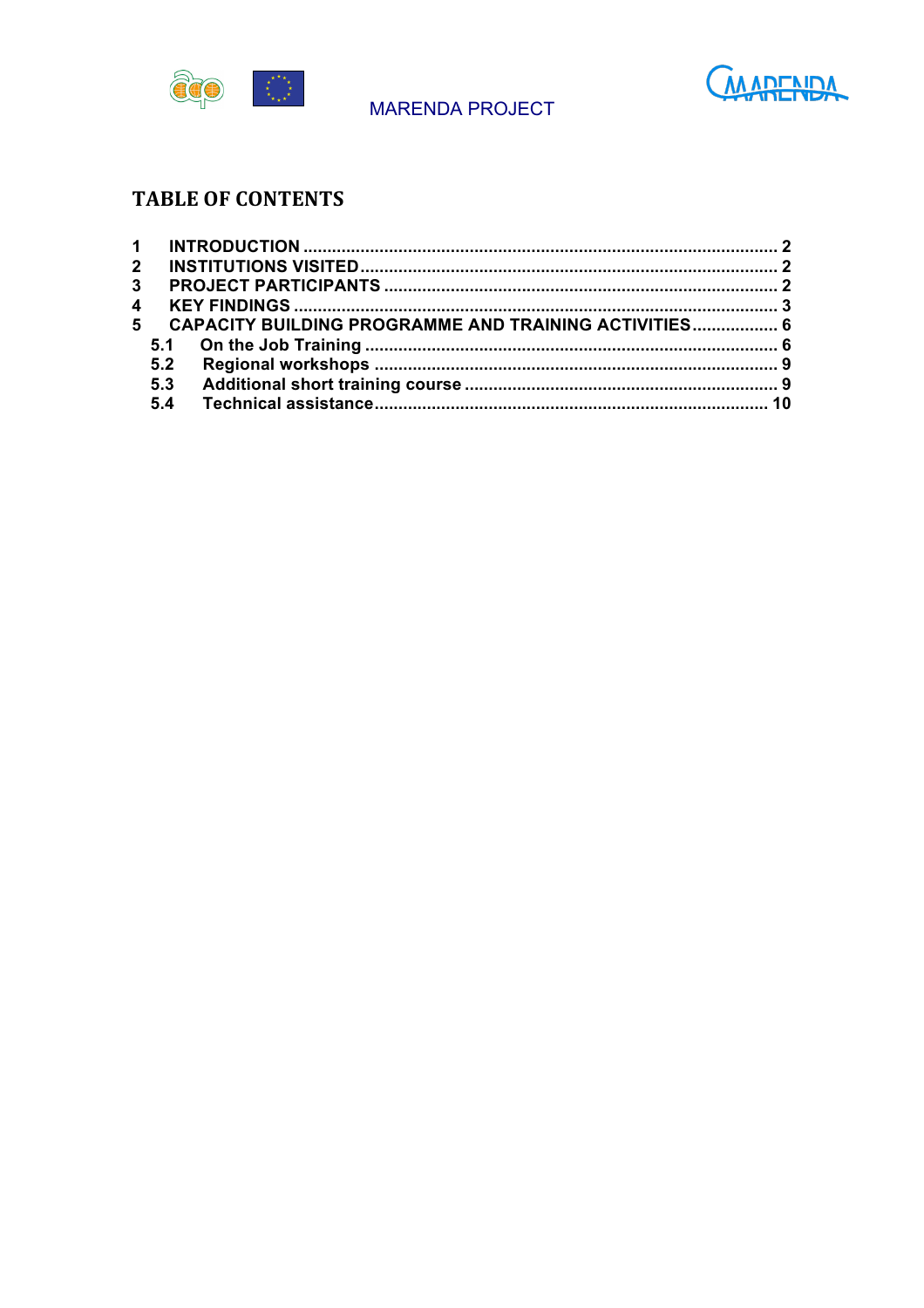



### **1 INTRODUCTION**

MARENDA project "Development of port database interchange mechanism, marine environment protection and emergency response performance" is framed in the Programme "INTRA-ACP Support to the maritime transport sector in Africa", funded by the European Commission and awarded by the ACP Group of States (Africa, Caribbean and Pacific) through the 10th EDF Intra-ACP envelope.

The overarching objectives of the project are:

- O1) Improvement of maritime data management in ports and regional data exchange
- O2) Establishment of emergency response mechanisms against marine environmental pollution.

During the assessment phase of the project field missions were carried out in five priority countries of the project (Senegal, Cote d'Ivoire, Ghana, Nigeria and Cameroon). The purpose of the missions was to evaluate the situation in each country with regards to the two objectives mentioned above.

This report is a summary of the assessment mission carried out in Cameroon. It outlines the institutions the project visited during the mission, the staff members who participated from the project and key findings of the mission. In addition, the report also includes a proposal for training activities with regards to Objective 2. The content of the training activities is based on the findings of the assessment mission and are carried out within the projects capacity building programme. The programme consists of three different components:

- 2 Workshops
- On the Job Training (approx.15 days)
- 1 Training Course (3 days)

**2 INSTITUTIONS VISITED**

#### **Institutions visited**

Department Of Martime Affaires And Inland Waterways (DAMVN)

National Hydrocarbon Corporation (SNH)

Douala Port

.

# **3 PROJECT PARTICIPANTS**

| <b>Cameroon Mission:</b> |                                    |
|--------------------------|------------------------------------|
| - Adama SY               | Marenda Maritime safety expert KE2 |
| - El Hadji Mar Gueye     | Marenda IT expert KE4              |

| <b>OJECT</b><br><b>PRO</b><br><b>MARENDA</b> | Report<br>Mission |  |
|----------------------------------------------|-------------------|--|
|----------------------------------------------|-------------------|--|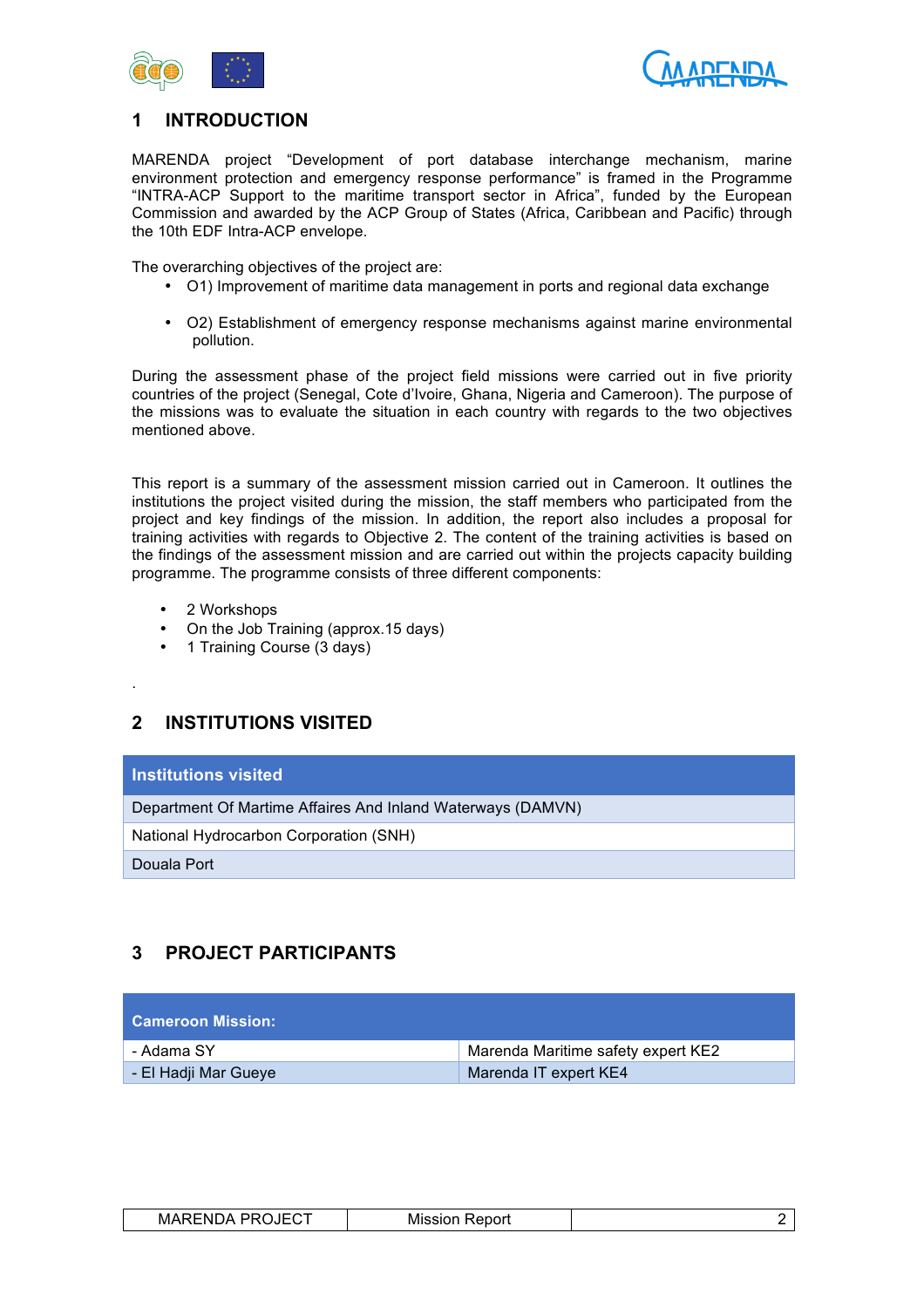



## **4 KEY FINDINGS**

The assessment mission carried out in Cameroon revealed the excellent state of progress as well as the high degree of expertise of the Maritime Authority referred to as the Department Of

Maritime Affaires And Inland Waterways (DAMVN, a body under the Ministry Of Transport), the National Hydrocarbon Corporation (SNH), and the Port of Douala. It also gave the opportunity to confirm that Cameroon has undertaken a remarkable work as far as emergency response capacity at national and local level is concerned.

Listed below are the key findings from the meetings with these institutions.

| <b>CONTINGENCY</b><br><b>PLANNING</b> | An environmental law enacted in 1996 has triggered the setting up of<br>٠<br>Cameroon National Oil Spill Contingency Plan (NOSCP). In cooperation<br>with the International Maritime Organisation (IMO) and the Global Initiative<br>for West and Central Africa (GIWACAF), the NOSCP was tested and<br>updated recently in 2014.<br>Strong cooperation exists on prevention of marine pollution and effective oil<br>٠<br>spill response between the Cameroonian Government represented by<br>DAMVN and SNH on the one hand, and on the other the following<br>authorities; the Navy, the ministry of Environment, the Port of Douala, oil<br>companies operating in Cameroon and the Department of Justice.<br>It also has to be borne in mind that there is a Steering and Monitoring<br>٠<br>Committee of Pipelines (CPSP), which is an operational branch of the SNH<br>in terms of pollution by hydrocarbon spills. CPSP is answerable to the<br>General Manager of the mentioned corporation. This Committee is directly<br>in charge of all pollutions from hydrocarbon within the national territory.<br>Financial as well human resources are available to them to carry out their<br>duties.<br>Strengthening oil spill preparedness and response in Cameroon is one of<br>$\bullet$<br>the greatest challenges of the Government which duly follows IMO<br>recommendations. In cooperation with IPIECA (The Global Oil and Gas<br>Association for Environmental and Social Issues) the International Maritime<br>Organisation has conducted successful oil spill exercices across Cameroon<br>in 2014. This initiative ensured: i) training of delegates both from the<br>Governement and the Oil Gas industry, ii) training and educating of local<br>communities in oil spill clean up, iii) assessing the gaps and needs of the<br>NOSCP in order to amend them. |   |
|---------------------------------------|---------------------------------------------------------------------------------------------------------------------------------------------------------------------------------------------------------------------------------------------------------------------------------------------------------------------------------------------------------------------------------------------------------------------------------------------------------------------------------------------------------------------------------------------------------------------------------------------------------------------------------------------------------------------------------------------------------------------------------------------------------------------------------------------------------------------------------------------------------------------------------------------------------------------------------------------------------------------------------------------------------------------------------------------------------------------------------------------------------------------------------------------------------------------------------------------------------------------------------------------------------------------------------------------------------------------------------------------------------------------------------------------------------------------------------------------------------------------------------------------------------------------------------------------------------------------------------------------------------------------------------------------------------------------------------------------------------------------------------------------------------------------------------------------------------------------------------------------------------------------------------|---|
|                                       | Being aware of the fact that competence dwelling in education and training<br>$\bullet$<br>could be determinant in the activation and implementation of a Contingency<br>Plan, the DAMVN and SNH have set up courses as well oil spill exercices<br>whereby the effectiveness and adequacy of the plan is tested. As regard,<br>not only desk-top exercises are conducted, but also oil spill combat and<br>response equipment are deployed as simulated counteraction operations. It<br>is worthwhile noting that those courses are modelled according to IMO's<br>training standards.<br>It is clearly established that the "Maître D'oeuvre" (Authority Responsible)<br>for the Contingency Plan are DAMVN and SNH which are supported by key<br>stakeholders as he Navy, Airborne Forces and by volunteers. The plan<br>however is coordinated by "Le Comité de pilotage et Suivi des Pipelines"<br>(CPSP- Steering and Monitoring Committee Of Pipelines).                                                                                                                                                                                                                                                                                                                                                                                                                                                                                                                                                                                                                                                                                                                                                                                                                                                                                                                 |   |
|                                       | <b>MARENDA PROJECT</b><br><b>Mission Report</b>                                                                                                                                                                                                                                                                                                                                                                                                                                                                                                                                                                                                                                                                                                                                                                                                                                                                                                                                                                                                                                                                                                                                                                                                                                                                                                                                                                                                                                                                                                                                                                                                                                                                                                                                                                                                                                 | 3 |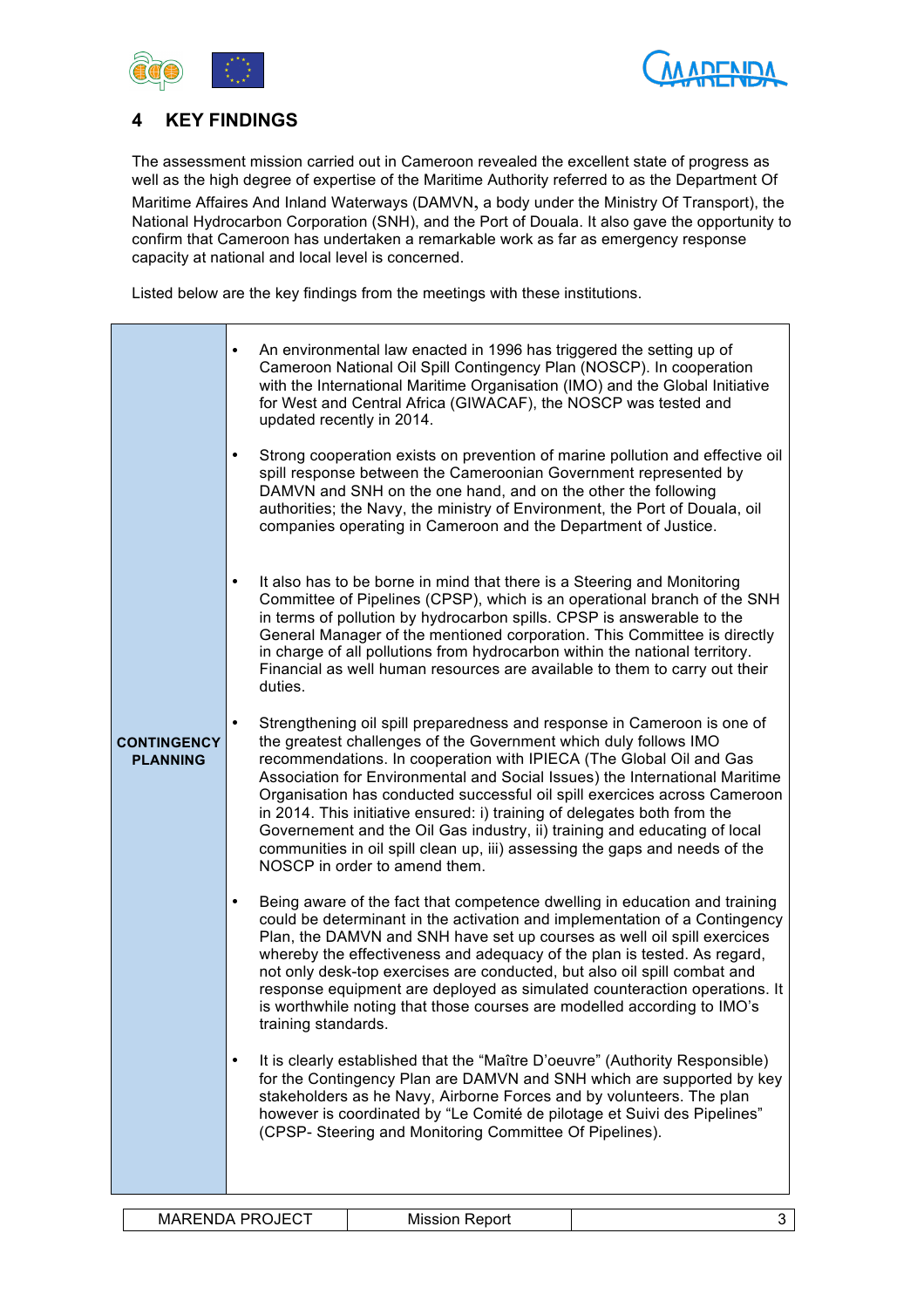



|                                                      | Incident Management System (IMS) is known in Cameroon and many<br>٠<br>government officials as well stakeholders' personnel have undergone<br>workshops pertaining to IMS and/or Incident Command Systems (ICS).<br>Proper use of IMS is a must in case of oil spill incident.                                                                                                                                                                                                           |
|------------------------------------------------------|------------------------------------------------------------------------------------------------------------------------------------------------------------------------------------------------------------------------------------------------------------------------------------------------------------------------------------------------------------------------------------------------------------------------------------------------------------------------------------------|
|                                                      | MARENDA project training programme could be helpful to test and<br>$\bullet$<br>strengthen the link between port and national contingency plans.                                                                                                                                                                                                                                                                                                                                         |
|                                                      | The contingency plan is not available online.<br>$\bullet$                                                                                                                                                                                                                                                                                                                                                                                                                               |
|                                                      | $\bullet$<br>The following issues could contribute to a more operational Contingency<br>Plan:                                                                                                                                                                                                                                                                                                                                                                                            |
|                                                      | Clear definition of the different roles and functions of all the key<br>$\bullet$<br>stakeholders be                                                                                                                                                                                                                                                                                                                                                                                     |
|                                                      | Better coordination and communication amongst the members of the crisis<br>$\bullet$<br>team and implementation of a system for actions monitoring and follow up                                                                                                                                                                                                                                                                                                                         |
|                                                      | Improvement of the information and historical data registering procedures.<br>$\bullet$                                                                                                                                                                                                                                                                                                                                                                                                  |
|                                                      | Setting up of an efficient system of communication enabling efficient<br>$\bullet$<br>information flow between all centers and CPSP.                                                                                                                                                                                                                                                                                                                                                     |
|                                                      | Updating and renewal of communication tools (internet, VHF, phones, etc)<br>$\bullet$<br>based on state of the art technologies.                                                                                                                                                                                                                                                                                                                                                         |
|                                                      | It is recommended to develop a GIS tool and to create an interface which<br>$\bullet$<br>would enable the incorporation of emergency oil spill equipment location<br>and status to the software. The GIS is not yet in place, although strongly<br>recommended by IMO and IPIECA in a workshop held in 2012 and<br>supported by the two bodies. In the future, the GIS could be interfaced with<br>the location/position and status of oil spill equipment, making them appear<br>on it. |
|                                                      | Sensitivity maps were already in existence in Cameroon in 2007. They were<br>$\bullet$<br>developed and incorporated in the National Contingency Plan.                                                                                                                                                                                                                                                                                                                                   |
|                                                      | An update and inventory of response equipment owned by oil producers<br>$\bullet$<br>and other private companies in Cameroon is currently being carried out.                                                                                                                                                                                                                                                                                                                             |
| <b>INFORMATION</b><br><b>AND KNOW-</b><br><b>HOW</b> | $\bullet$<br>Although no risk assessment has, so far been done for Douala port, there is<br>a genuine awareness of the need to multiply precautionary measures in<br>order to hamper the hazard of oil spills within the port and its vicinity.                                                                                                                                                                                                                                          |
|                                                      | The coordinator of the crisis team needs to have knowledge on incident<br>$\bullet$<br>management and intervention.                                                                                                                                                                                                                                                                                                                                                                      |
|                                                      | There needs to be a contact list of responsible officials in charge of oil crisis,<br>$\bullet$                                                                                                                                                                                                                                                                                                                                                                                          |
|                                                      | with up-to-date telephone numbers, home addresses etc.                                                                                                                                                                                                                                                                                                                                                                                                                                   |
|                                                      | $\bullet$<br>The contact details of the local centers need to be made public and                                                                                                                                                                                                                                                                                                                                                                                                         |
|                                                      | available 24/7.                                                                                                                                                                                                                                                                                                                                                                                                                                                                          |
|                                                      | $\bullet$<br>The public has to be informed about the Contingency Plan's existence using both<br>French and English languages.                                                                                                                                                                                                                                                                                                                                                            |
|                                                      |                                                                                                                                                                                                                                                                                                                                                                                                                                                                                          |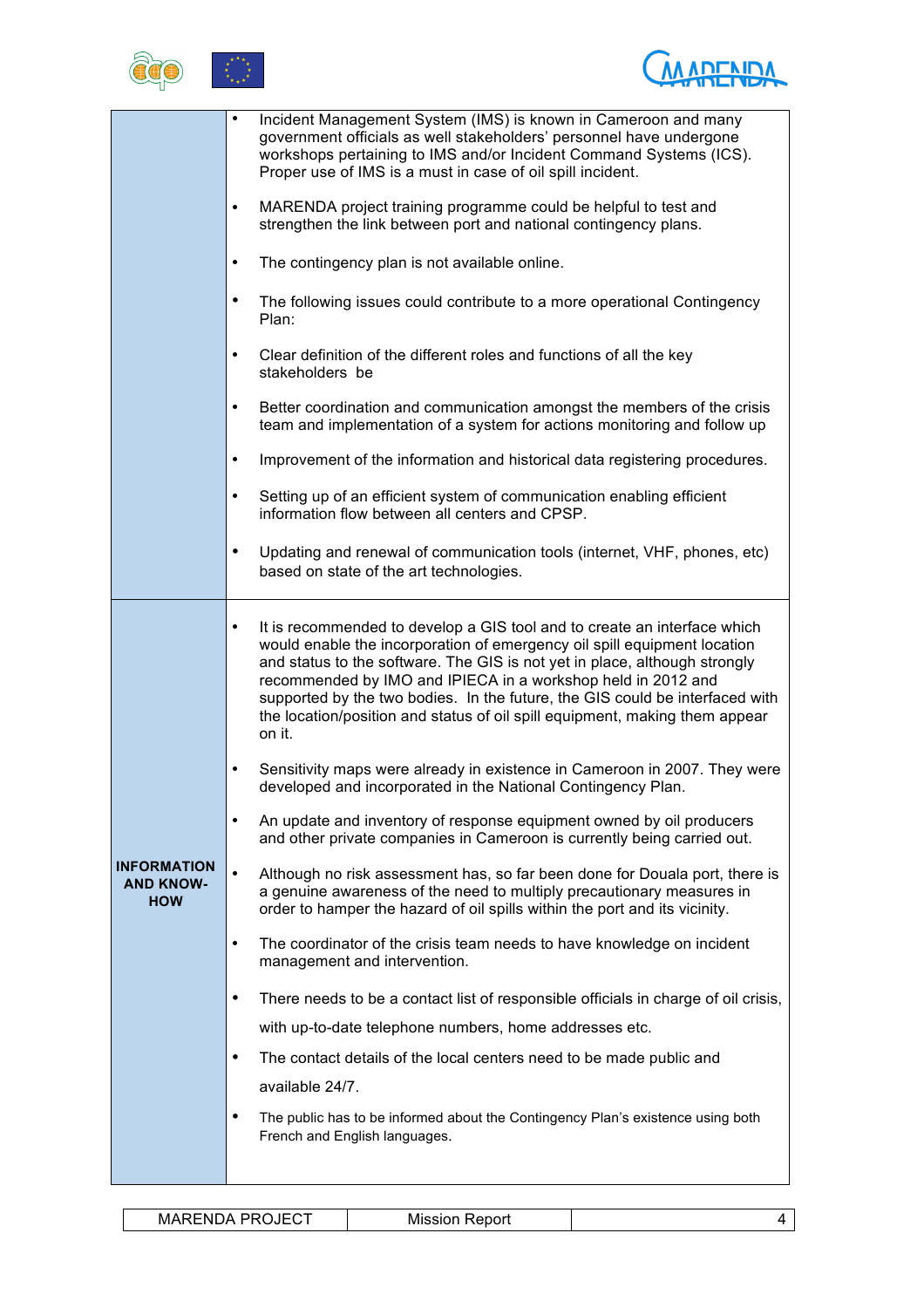



|                                         | A mechanism of sharing information amongst all the centers on the one hand, and<br>on the other between those stations and stakeholders should be put in place with<br>proper, handy and well-organised means of communication.                                                                                                                                                                                                                                                                                                                                                                                                                                                                                                                                                                                                                                                                                                            |
|-----------------------------------------|--------------------------------------------------------------------------------------------------------------------------------------------------------------------------------------------------------------------------------------------------------------------------------------------------------------------------------------------------------------------------------------------------------------------------------------------------------------------------------------------------------------------------------------------------------------------------------------------------------------------------------------------------------------------------------------------------------------------------------------------------------------------------------------------------------------------------------------------------------------------------------------------------------------------------------------------|
| <b>EDUCATION</b><br><b>AND TRAINING</b> | Serious efforts have been made in the field of education and training with a<br>$\bullet$<br>few training exercises organised of which the objectives were as follows: i)<br>Ensure that all parties concerned are aware of their responsibilities as per<br>the procedure set up in case of incident, ii) Inform the parties concerned on<br>the available resources and their location, iii) Provide all the parties<br>concerned with the manual of the contingency plan, iv) Properly handle the<br>recently acquired anti-pollution equipment stored at the designated centers.<br>A need for training was expressed on the following topics:<br>Support for development of sectorial plans<br>$\bullet$<br>Coordination of sectorial plans with the NOSCP<br>$\bullet$<br>Training on prevention of pollution<br>Use of pollution combating equipment<br>$\bullet$<br>Training of all stakeholders on crisis management<br>$\bullet$ |
| <b>REGIONAL</b><br><b>COOPERATION</b>   | Regional cooperation materialized by bilateral and multilateral agreements is a<br>$\bullet$<br>necessity between Cameroon and neighbouring countries sharing the same<br>coastline such as Gabon, Congo, Nigeria as well Equatorial Guinea, and even with a<br>landlocked country like Chad. Up-to-date, this form of cooperation doesn't exist<br>amongst them.<br>Cameroon has already implemented Abidjan and Abuja Conventions and is open to<br>$\bullet$<br>multilateral cooperation between Member States.<br>As the MARENDA project targets several countries in West and Central Africa it was<br>discussed to use the project to facilitate the establishment of multi and bi-lateral<br>agreements concerning oil spill response.                                                                                                                                                                                              |
|                                         |                                                                                                                                                                                                                                                                                                                                                                                                                                                                                                                                                                                                                                                                                                                                                                                                                                                                                                                                            |
|                                         | Equipement have recently been aquired for 3 local centers. Unfortunately, they                                                                                                                                                                                                                                                                                                                                                                                                                                                                                                                                                                                                                                                                                                                                                                                                                                                             |

| <b>CAPACITY AND</b><br><b>EQUIPMENT</b> | Equipement have recently been aguired for 3 local centers. Unfortunately, they<br>seem to be insignificant compared to the needs which are growing. An inventory<br>list, localization and maintenance condition of all oil spill response equipment at a<br>national level has to be done. |
|-----------------------------------------|---------------------------------------------------------------------------------------------------------------------------------------------------------------------------------------------------------------------------------------------------------------------------------------------|
|                                         | Waste management control chain could be improved by better monitoring.                                                                                                                                                                                                                      |

| $ -$                           |  |
|--------------------------------|--|
| MARFNE<br>⊪<br>MISSIO<br>epor. |  |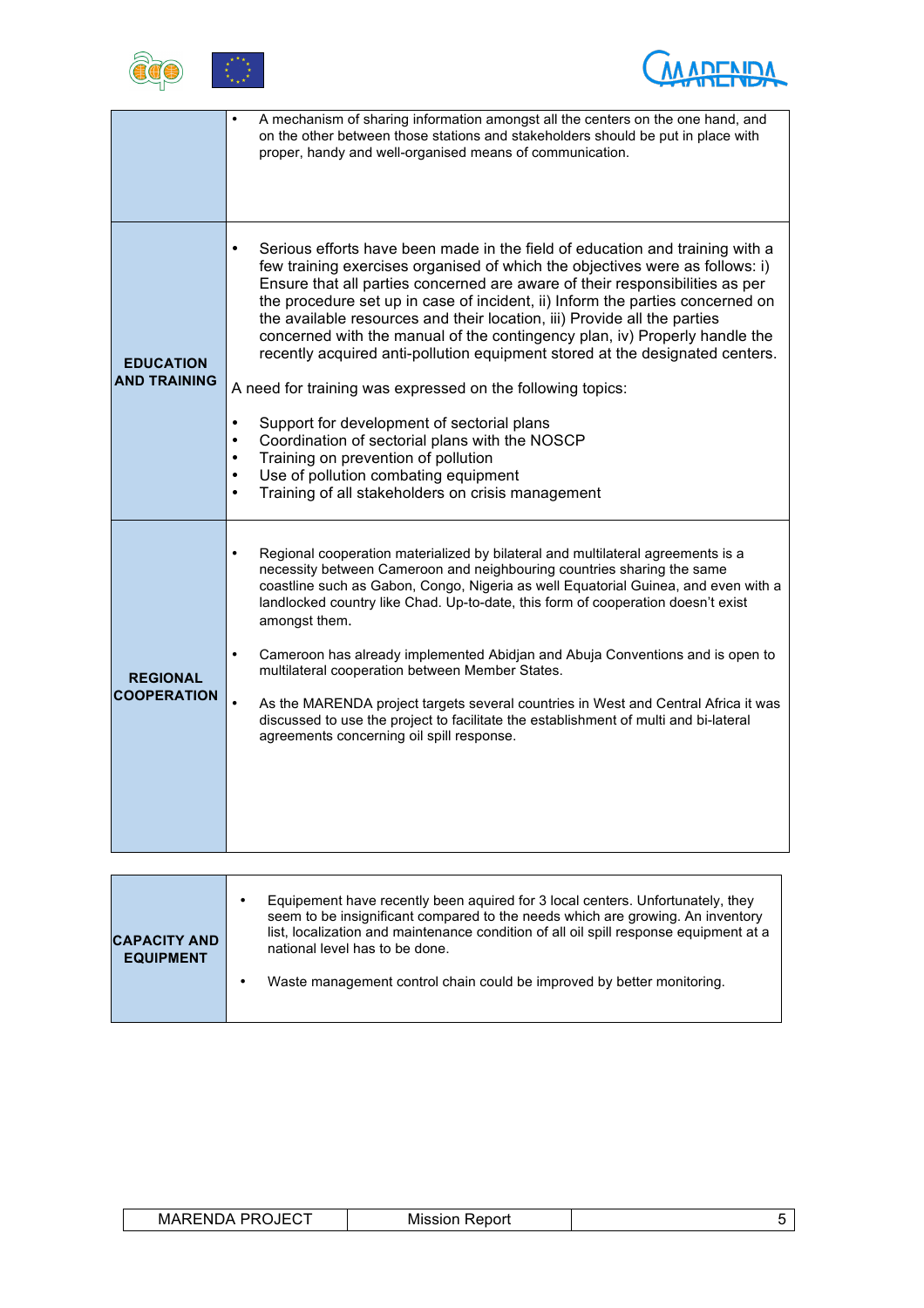



# **5 CAPACITY BUILDING PROGRAMME AND TRAINING ACTIVITIES**

Taking into account the identified key findings and areas of improvement as well as considering the resources and scope of MARENDA project, the following actions are proposed to be discussed and agreed with DAMVN; SNH and Douaala port as components to be included in the project's capacity building programme. They include:

- On the Job Training to be provided by project experts
- 2 Regional workshops
- 1 Training course á three days
- Technical assistance on specific issues

#### **5.1 On the Job Training**

The On the Job Training will be carried out during approximately 15 days. Experts from the MARENDA project will lead the trainings at the premises of the relevant national authority in Cameroon. Starting dates of the training will be discussed and agreed upon with DAMVN, SNH and Douala port.

| <b>Topic</b> | <b>Contingency planning and integration of</b> |
|--------------|------------------------------------------------|
|              | contingency plans                              |

### **Objective and Content**

The overall goal of the On the Job Training is to improve the operational capabilities of competent authorities and associated agencies, for emergency response to oil spill incidents. The specific objectives of the OJT are:

- 1) To synchronize contingency plans in ports and at national level in order to increase the response capacity to an oil spill. Emphasis will be put on communication flow between the different organisations.
- 2) To train staff at national and port authority level in thematic issues related to maritime safety and protection of the marine environment.
- 3) To identify / test mechanisms for the involvement of the industry in oil spill response operations

The OJT will include preparatory actions and three implementation phases: Thematic training, Exercise and Training of Trainers.

| . DDA IEAT<br>MARENDA<br>∼<br>∪∟ט | Report<br><b>Mission</b> |  |  |
|-----------------------------------|--------------------------|--|--|
|-----------------------------------|--------------------------|--|--|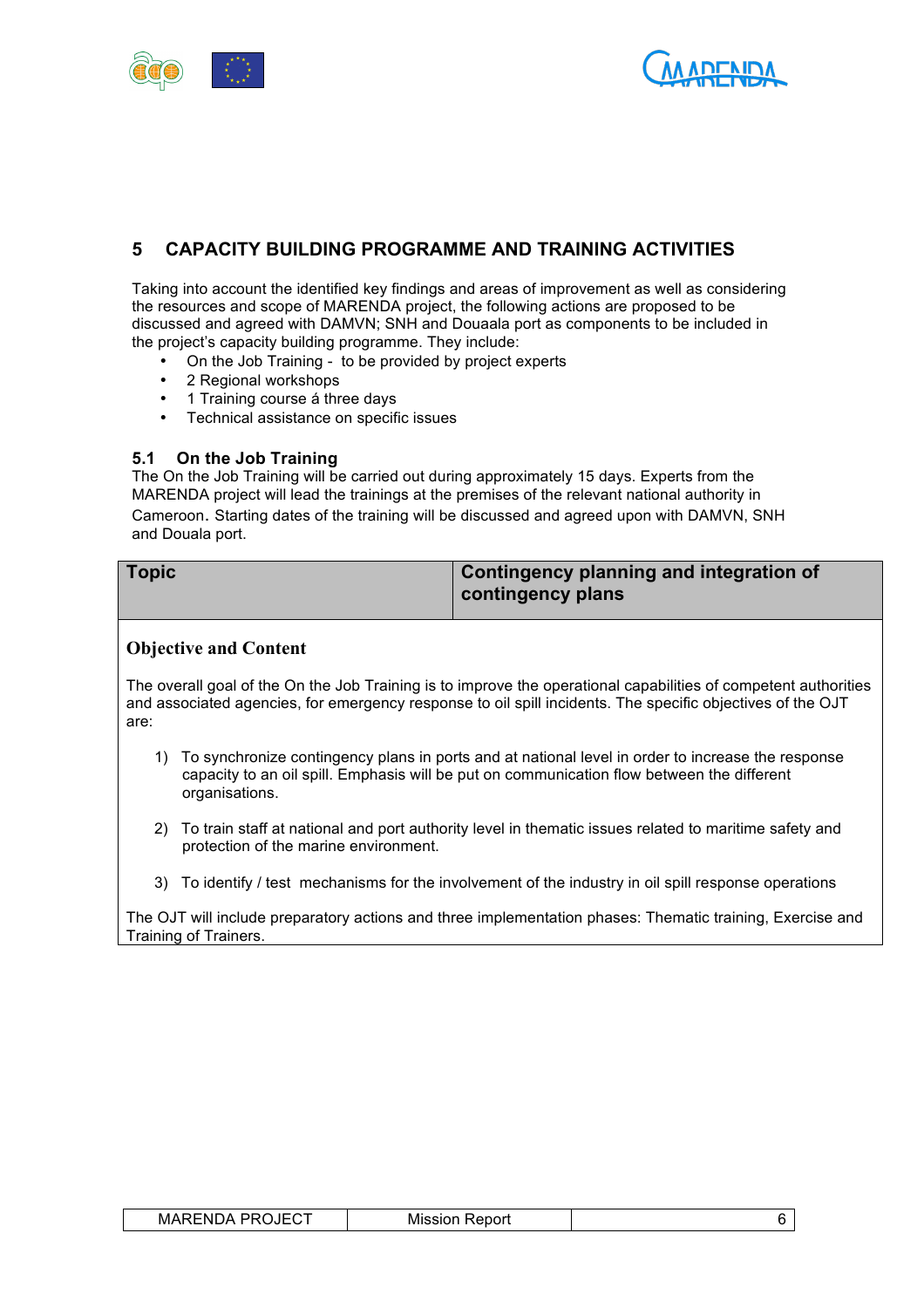





MARENDA PROJECT Mission Report 7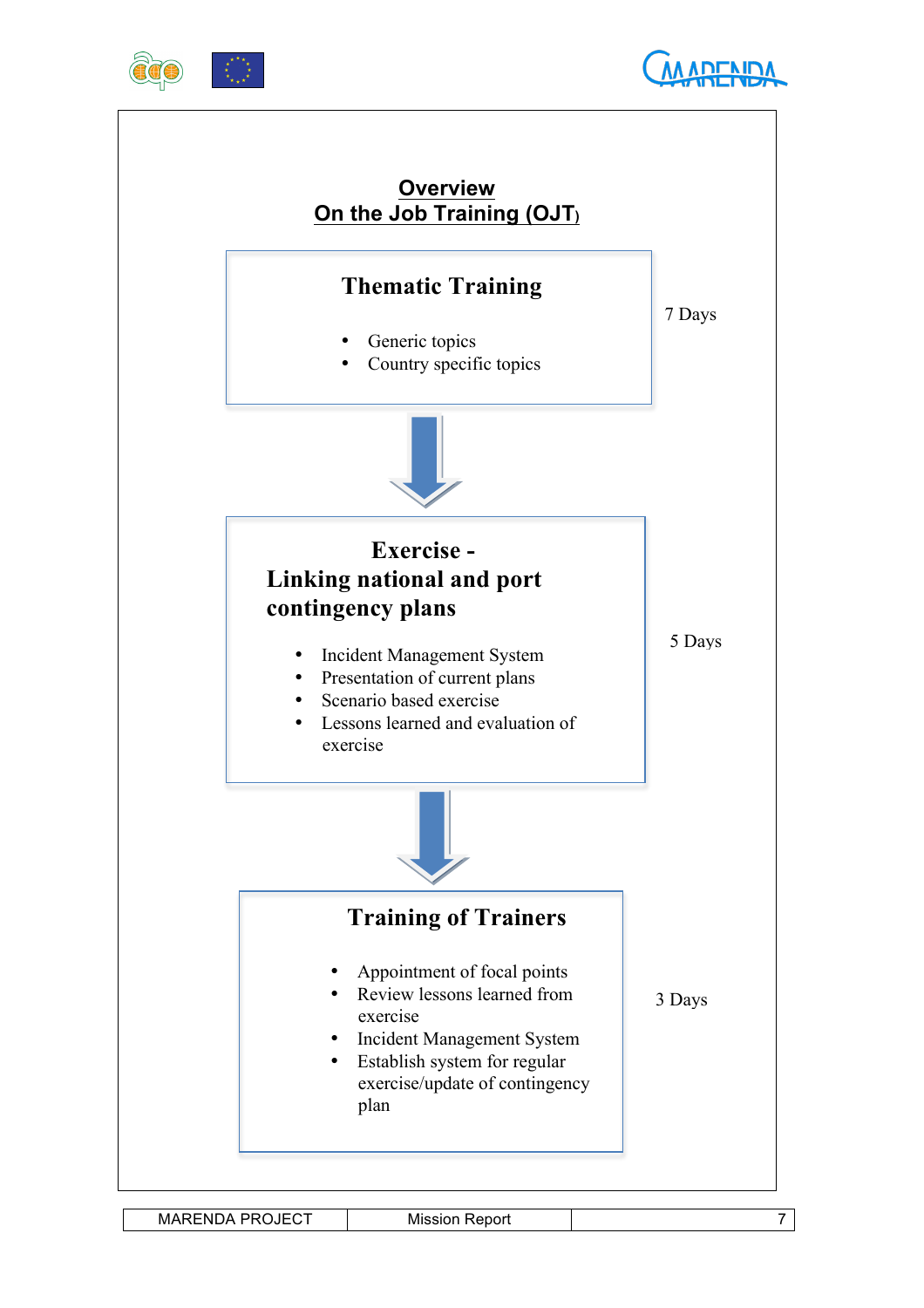



#### **Preparatory actions**

In cooperation with national stakeholders, key persons/officers from maritime administrations, DAMVN, SHN, Douala port and the industry MARENDA will identify/compile/prepare documents, reports, templates, and training materials in order for training participants to familiarize themselves with the course content in advance. This material will be available in an online platform developed by MARENDA.

#### **Thematic training phase (7 training days)**

An initial period of training of 7 days will cover *generic* and *country specific* issues. The generic issues are topics that constitute the basis for any kind of oil contingency planning and oil spill response. The country specific issues are those topics identified during the assessment mission of the project and proposed by the visited institutions.

Tentative *generic* topics include:

- Legal framework Technical aspects and claims/compensation
- Plan preparation key elements and structure of a contingency plan
- Response strategies How to communicate between stakeholders and how to manage response equipment.
- Equipment What kinds of response equipment exists today and how to use them.

Tentative country specific topics for Cameroon include:

• Based on the needs DAMVN and SNH, specific topics will be addressed. These will be discussed and agreed during the first workshop of the training programme, tentatively 2-3 July in Abidjan.

#### **Exercise – Linking national and port contingency plans (5 training days)**

After the thematic training phase, DAMVN, SNH, Douala Port and the industry will present their respective contingency plans, what they currently include, which are the next steps in its development, what are the gaps in the plan and how they would benefit from closer cooperation with other organisations. Special attention needs to be given to communication flow as this is a critical component of the plan, for the exercise that will be proposed and for the real incident that may occur. The purpose of the first day of the exercise is to ensure that all organisations involved get an idea of each other's contingency plans, their content and structure.

The next step of the exercise is to present and execute the table top exercise, taking into account the Cameroonian coast and traffic characteristics. Different combat options will be evaluated and eventually their use decided. Each party of the exercise should think over the roles they are called to play.

During the preparation and exercise days, participants should take advantage as they act as supplementary and valuable training as all matters related to an oil spill are openly discussed and best experiences and information shared. In this regard information of different aspects of the training sessions (shoreline cleaning, dispersants, conventions and legal issues, etc.) should be available.

A concluding session of the exercise will be held at the end of the last day where actual matters that can be improved are to be mentioned, such as risk assessment, shoreline and sea response method, disposal sites, equipment suitability, communication facilities, relationship with ITOPF, CEDRE, OSRL, etc. experts, and matters referred in training sessions.

#### **Training of Trainers (3 training days)**

The Training of Trainers is developed in order to ensure that the knowledge and experiences gained during the previous days of the training programme stays and benefits the participating organisations also after the finalization of the MARENDA project. To this end, a first step will be to appoint focal points in the respective organisations who would receive in depth training on prioritised issues. These issues may be derived from the lessons learned in the table top exercise or pointed out as specifically important by DAMVN, SNH, Douala Port. It would also be important to give a deeper understanding of the incident management system to the focal points as they may serve as contact points between the organisations in case of an oil spill. Finally it will also be important to establish a system (unless already in place) for regular update and exercise of the contingency plan.

| <b>Target group</b> | <b>DAMVN, SNH, Doaula Port, Industryrepresentatives</b> |
|---------------------|---------------------------------------------------------|
|                     |                                                         |

| <b>MARENDA PROJECT</b> | <b>Mission Report</b> |  |
|------------------------|-----------------------|--|
|------------------------|-----------------------|--|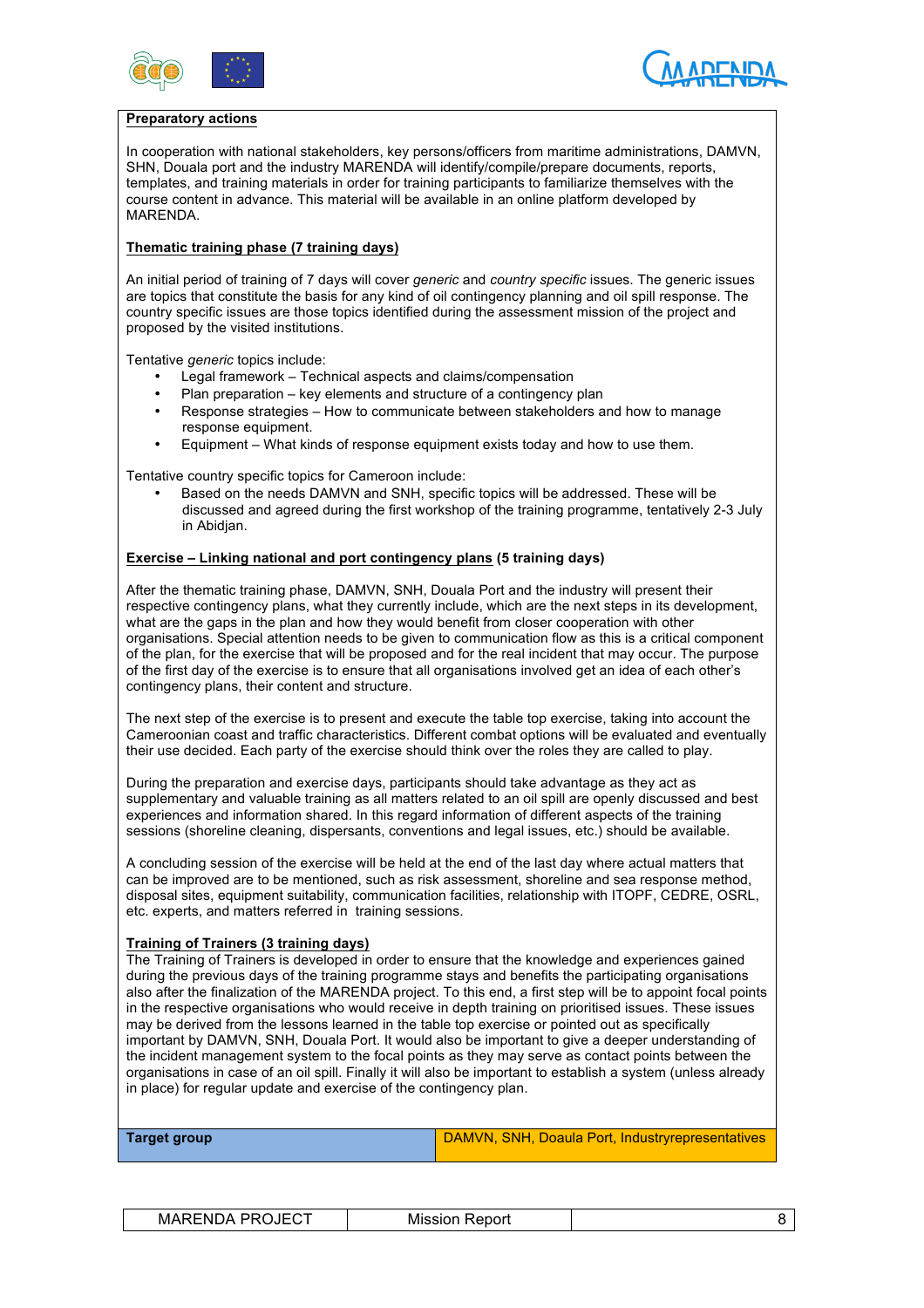



# **5.2 Regional workshops**

| <b>Workshops</b>                                                                            | Topic                                                                              | <b>Objective and content</b>                                                                                                                                                                                                                                                                                                                                                                                                                                                                                                                                                                                                                                                             | Target<br>Group                                      |
|---------------------------------------------------------------------------------------------|------------------------------------------------------------------------------------|------------------------------------------------------------------------------------------------------------------------------------------------------------------------------------------------------------------------------------------------------------------------------------------------------------------------------------------------------------------------------------------------------------------------------------------------------------------------------------------------------------------------------------------------------------------------------------------------------------------------------------------------------------------------------------------|------------------------------------------------------|
| <b>Workshop 1</b><br>Tentatively<br><b>ARSTM</b><br>in.<br>Abidjan, 7-8 July<br>2015.       | Maritime safety<br>policies, regional<br>agreements and<br>contingency<br>planning | To discuss action plans, regulatory<br>organizational and technical aspects<br>related to marine environment<br>protection and emergency response<br>system at local, national and regional<br>level. Special focus to be made on the<br>integration of port contingency plans<br>Current/Potential Regional and bilateral<br>agreements will be presented and<br>discussed.<br>The GIS inventory on pollution response<br>and data exchange resources that the<br>project is developing will be presented<br>as sharing of response equipment may<br>be one of the subjects around which<br>a regional or bilateral agreement<br>could be made. See (1) at the end<br>of this document. | <b>DAMVH</b><br>SNH,<br><b>Douala</b><br>Port        |
| <b>Workshop 2</b><br>Tentatively<br><b>RMU</b><br>in Accra<br>Dates still to be<br>decided. | Maritime safety<br>policies and<br>regional<br>agreements                          | To present progress of the work<br>regarding the integration of port<br>contingency plans with national<br>contingency plans, progress in bilateral<br>and multilateral agreements and on the<br>development of the GIS inventory.                                                                                                                                                                                                                                                                                                                                                                                                                                                       | <b>DAMVH</b><br>SNH,<br><b>Douala</b><br><b>Port</b> |

# **5.3 Additional short training course**

| Topic                         | Environmental protection and maritime safety                                                                                                           |  |
|-------------------------------|--------------------------------------------------------------------------------------------------------------------------------------------------------|--|
| <b>Objective</b>              | The specific content and objective of the course will be decided based on the<br>needs expressed by the stakeholders during the OJT and the workshops. |  |
| Target group                  | National authorities responsible for contingency planning. For the case of<br>Cameroon: DAMVN, SNH                                                     |  |
| <b>Technical</b><br>resources | To be selected once the content and objective have been decided.                                                                                       |  |
| Location                      | Accra                                                                                                                                                  |  |